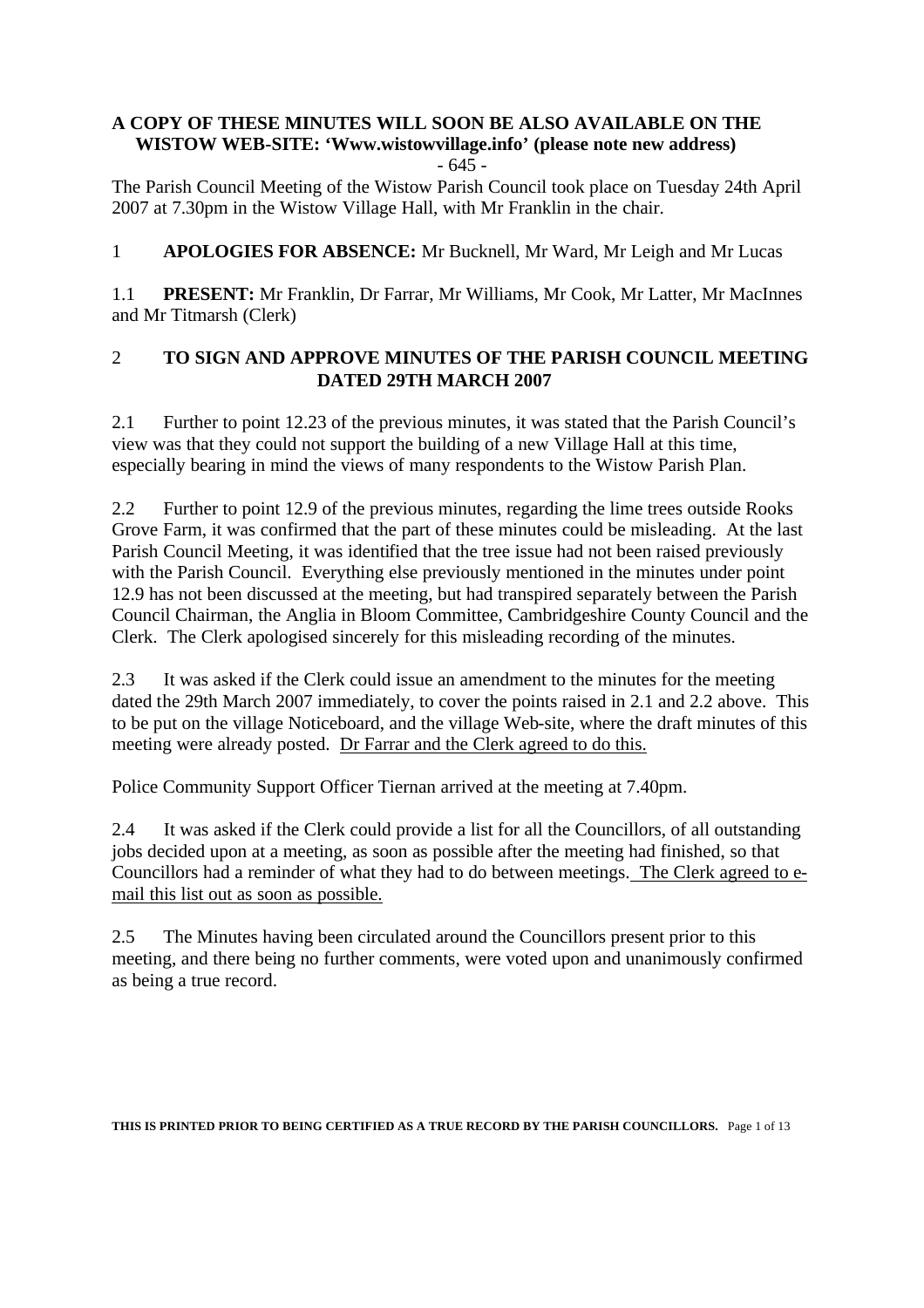#### - 646 -

# 3 **MATTERS ARISING FROM PREVIOUS MINUTES**

3.1 Further to point 14.9 of the previous minutes, Mr Cook stated that he had been told by Huntingdonshire District Council, that the flagpole would not need planning permission. Mr Franklin had also spoken to the Reverend Dowman, who had again confirmed that he understood that Ely Diocese approval would still need to be sought for the flagpole. It was asked if Mr Cook could write to the Ely Diocese to try to clarify, if their permission was needed for this erection, and to send a copy of this to Reverend Dowman as well. Mr Cook agreed to do this.

3.2 The Clerk also stated that he had approached the Parish Council's insurers about this flagpole, and they had confirmed that it could easily be added to the Policy, but bearing in mind that there was a standard excess under the Policy of £100, except in the case of impact, when the excess was nil. However, before the insurers could proceed, they would ideally need some dimensions of the flagpole, including a photograph if possible. Mr Cook stated that he would try to obtain these, and pass them to the Clerk.

### 4 **MEMBERS DECLARATION OF INTEREST FOR ITEMS ON THIS AGENDA**

4.1 It was noted that as Mr Williams was a member of the Village Hall Committee, he had declared openly his personal interests under the New Code of Conduct of the Local Government Act 2000, Part 3, and therefore was still able to participate in aspects of business dealing with the Village Hall. Mr Williams also declared openly that as he was also putting himself forward as the Village Handyman, and therefore he would not take part in any discussions that involved work to be undertaken by the Village Handyman.

At this point in the meeting, it was suggested that as PCSO Tiernan was present, whether there was any objection to Agenda item 7 being discussed now. No one present raised any objection to this proposal.

### 7 **COMMUNITY LIAISON OFFICER - TO REPORT TO PARISH COUNCIL**

7.1 PCSO Tiernan stated that there were no crimes to report since the last Parish Council Meeting. As Angie Walters had now retired, crimes and incidents occurring in Wistow could be accessed by going onto the Cambridgeshire Police Web-site -

'www.cambs.police.uk/myneighbourhood/crimeinfo.asp' as well as regular reports and information now coming to the Clerk via E-cops. Dr Farrar confirmed that he would update the Wistow Web-site to show the Cambridgeshire Police web-site information.

7.2 Further to the new 'no cold-calling area' in Oakland's Close, Wistow, a sign had been obtained to screw onto one of the Huntingdonshire Housing Partnership wooden gates leading to Oakland's Close. PCSO Tiernan stated that she would get a second sign to go on the other wooden gate in this area, and Mr MacInnes stated that he would fix them onto the gates when the second one was received.

**THIS IS PRINTED PRIOR TO BEING CERTIFIED AS A TRUE RECORD BY THE PARISH COUNCILLORS.** Page 2 of 13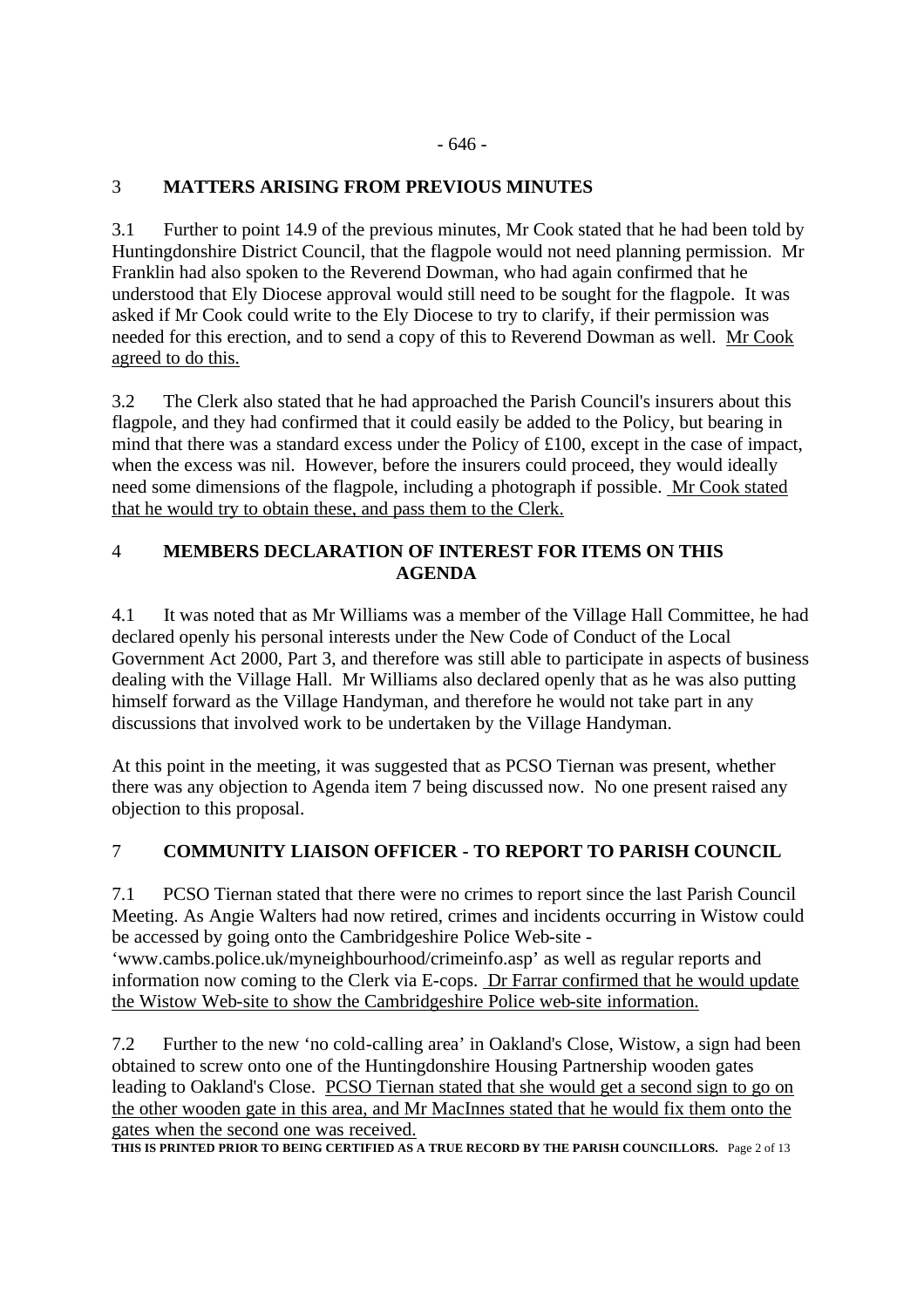There being no further police business, PCSO Tiernan was thanked for her time, and she left the meeting at 8.10pm.

The Agenda then resumed as before.

### 5 **a - FINANCE - TO APPROVE PAYMENT OF OUTSTANDING AMOUNTS: MR D TITMARSH - MARCH 2007 SALARY (RATES AS PER MINUTE NO. 11.1 OF THE MEETING DATED THE 30TH MARCH 2006) £ 200.11 ENVIRONMENT AGENCY - DRAINAGE CHARGE - 1/4/07-31/3/08 £ 12.33 HUNTINGDONSHIRE DISTRICT COUNCIL - PLAYING FIELD RENT**  $\qquad \qquad \text{\pounds} 100.00$

5.1 It was asked what the Environment Agency Drainage Charge was for, and the Clerk and Mr Franklin stated that they believed it was for drainage on the Allotment Land.

5.2 There being no other queries, these payments were agreed upon by all the Councillors present and the outstanding cheques duly signed at the meeting.

### 6 **CORRESPONDENCE**

6.1 The Clerk stated that there was no correspondence that did not relate to subsequent items on this meeting's Agenda.

### 6.2 **CORRESPONDENCE PREVIOUSLY CIRCULATED**

- 6.21 Luminus Group September 2006 Magazine
- 6.22 Ramsey Area Partnership letter
- 6.23 CCC Minerals and Waste letter
- 6.24 COPE Newsletter October 2006
- 6.25 Ramsey Area Partnership 'See the Difference' letter
- 6.26 Playground Services Grant information
- 6.27 Anglia in Bloom Seminar Information 9/11/06
- 6.28 Revised Model Code of Conduct letter and Documents
- 6.29 Audit Commission 2006/07 information
- 6.30 Local Councils Update Jan/ Feb. 2007
- 6.31 Youth Club Proposal Document
- 6.32 NALC Review Quality Councils Scheme
- 6.33 Wicksteed Leisure Brochure
- 6.34 CCC Countryside Access Issues poster
- 6.35 Fenland Green Power letter and leaflets
- 6.36 Wind Farm Grant Information
- 6.37 MHB Services Information re Street Lights
- 6.38 HDC Code of Recommended Practice on Local Authority Publicity
- 6.39 Cambs Local Access Forum information
- 6.40 CCC Bus Timetables April 2007
- 6.41 Community Action Spring 2007 Magazine

**THIS IS PRINTED PRIOR TO BEING CERTIFIED AS A TRUE RECORD BY THE PARISH COUNCILLORS.** Page 3 of 13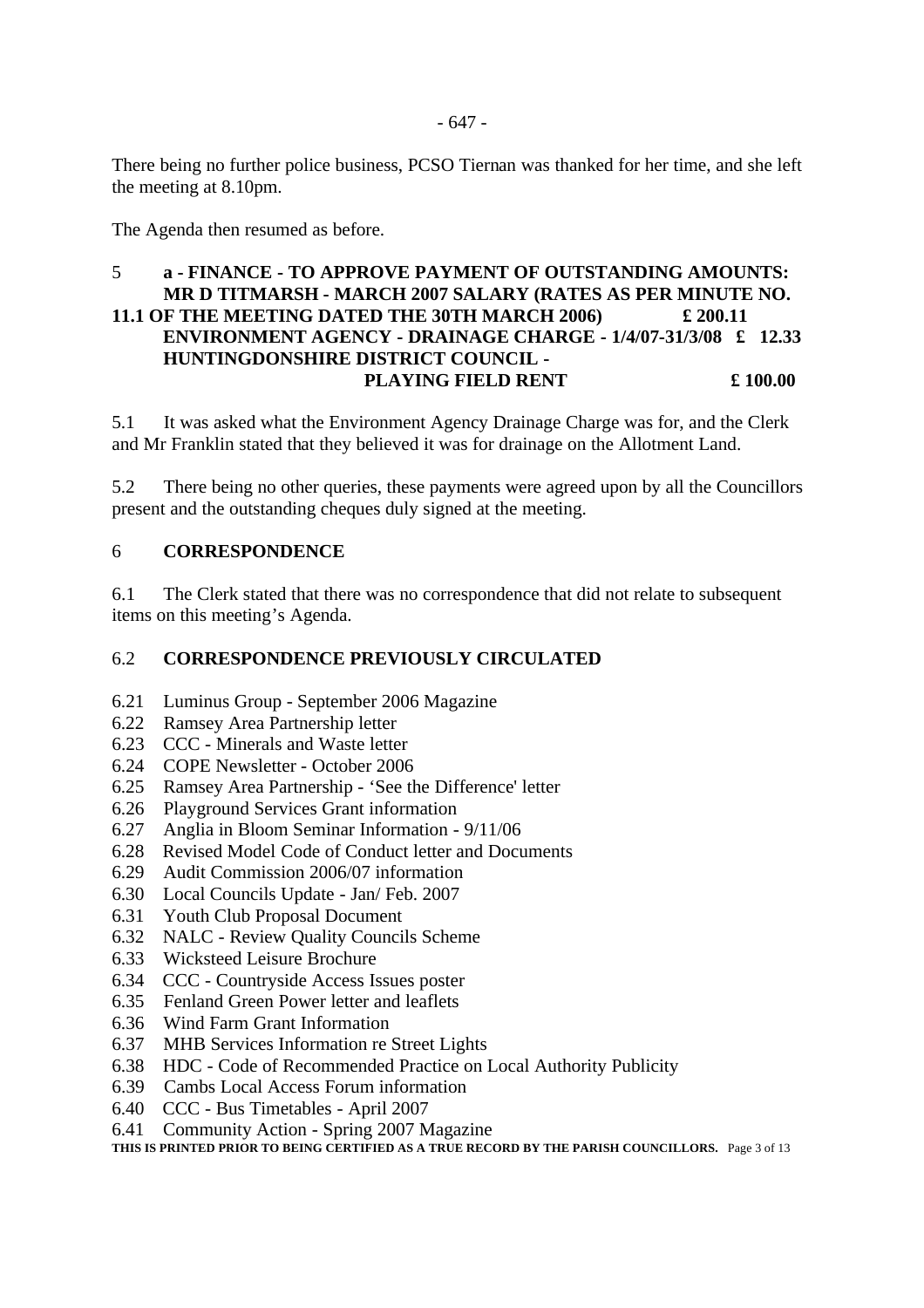- 6.42 MHB Services Ltd letter re Street Lights
- 6.43 Memorial Safety letter
- 6.44 Sutcliffe Play information and newspaper
- 6.45 HDC Easter Recycling Collection dates
- 6.46 Barcham trees Seminar 24/4/07
- 6.47 A14 booklet Highways Agency
- 6.48 COPE Newsletter April 2007
- 6.49 HDC Renewable Energy Event
- 6.50 HDC Public Speaking letter and District Councillor leaflet
- 6.51 HDC Planning Application Responses
- 6.52 Ramsey Area Partnership Minutes 21/3/07
- 6.53 Cambs ACRE Nick Ball Introduction letter re Parish Plans
- 6.54 HDC Model Code of Conduct 2007 letter and document
- 6.55 Mr Benson's reply letter from Mr Bance re Allotments

Agenda item no 7 had already been dealt with at this meeting.

### 8 **PARISH COUNCILLOR VACANCY - FOR DISCUSSION?**

8.1 Following the resignation of Mr Benson from the Parish Council, a vacancy had arisen. Following requests for applications from the Parish, Mr Gordon MacInnes was the only applicant, and had joined the meeting tonight, with the view of being co-opted onto the Wistow Parish Council. There being no objections to Mr MacInnes joining the Wistow Parish Council, he was officially co-opted onto the Parish Council. **The Clerk passed to Mr MacInnes the required Model Code of Conduct forms to be completed and returned to the Clerk as soon as possible, so that they could be forwarded to the Huntingdonshire District Council.** 

8.2 Various procedures was explained to Mr MacInnes, in regards to the circulation of envelopes around the Councillors, including those brightly-coloured envelopes that signified items enclosed that were of importance and needed attending to urgently.

### 9 **TO CONSIDER ANY PLANNING APPLICATIONS RECEIVED - THE THATCHED COTTAGE, CHURCH STREET, WISTOW - INTERNAL ALTERATIONS - 0701190LBC**

9.1 The Clerk stated that this Planning Application had been received only last week, and had been informed by Huntingdonshire District Council, that the deadline date could not be extended beyond the date of the next meeting to be held in May, and therefore a decision needed to be reached tonight. Mr Franklin was the only Councillor, who had been able to look at the plans prior to this meeting, and so the plans were studied by the rest of the Councillors present at this meeting. Having studied these plans, to everyone's satisfaction, it was stated that no one had any objection to any element within these proposed plans, and therefore it was formally approved by the Parish Council. The Clerk agreed to inform the Huntingdonshire District Council of this decision as soon as possible. THIS IS PRINTED PRIOR TO BEING CERTIFIED AS A TRUE RECORD BY THE PARISH COUNCILLORS. Page 4 of 13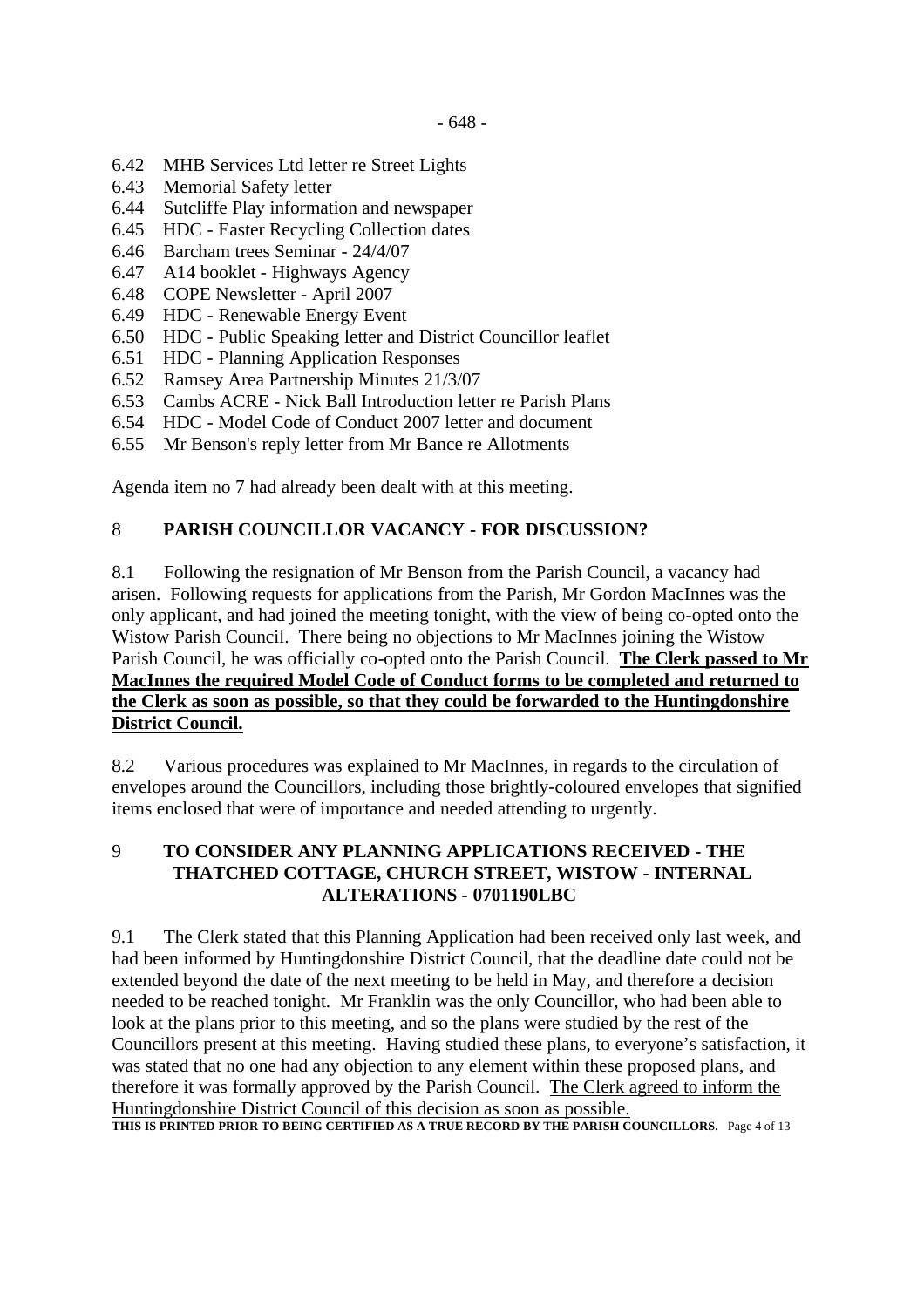### 10 **QUALITY PARISH COUNCIL STATUS - FURTHER DISCUSSION?**

10.1 Further to point 3.1 of the previous minutes, the Clerk stated that he had looked at the documentation left by Mr Dewar of CALC about Quality Parish Council's and many of the necessary criteria were already being fulfilled by Wistow Parish Council. The section regarding the Electoral Mandate was not being fulfilled currently, and this would have to wait until the next scheduled Election in the Parish. It was asked if the Wistow Web-site had links to the District and County Council's, and this was confirmed. There was many issues regarding the Annual Report and its availability, and the Clerk agreed to try to put these into action as much as possible, on production of the new Annual Report, including it going into nearby libraries and the District Council offices.

### 11 **LOCAL AUTHORITIES (MODEL CODE OF CONDUCT) ORDER 2007 - FOR DISCUSSION?**

11.1 The documents regarding this, had previously been circulated around the Parish Councillors, and it was considered that no action needed to be done on this, at the present time, as the Wistow Parish Council was currently adhering to the Local Government Act 2000, Part 3 and the Parish Councils (Model Code of Conduct) Order 2001.

### 12 **NEW VILLAGE AND PARISH COUNCIL NOTICE BOARDS - FOR DISCUSSION?**

12.1 Further to point 11.1 of the previous minutes, Mr Williams stated that having studied the brochures for Notice Boards, the most reasonable one was for approximately £600 plus VAT. Mr Williams was aware that the Village Hall Committee was also needing a new Notice Board, that they would pay for, and so it was decided at this meeting, to authorise Mr Williams to purchase 2 of these Notice boards up to £600 each plus VAT, one of which would be subsequently reimbursed by the Village Hall Committee, and Mr Williams agreed to do this. Mr Williams also confirmed that he would erect the new Parish Notice boards when they arrived, to replace the existing ones.

### 13 **PARISH PLAN ACTION PLAN WORKING PARTIES FEEDBACK AND UPDATES a- TRAFFIC AND ROAD ISSUES - MR LATTER, MR BUCKNELL, MR WILLIAMS AND CLERK TO REPORT**

13.1 It was confirmed that a meeting of the Wistow Parish Plan Traffic Subgroup was due to meet on the 15th May 2007 at the Pointers, and Mr Franklin agreed to attend this as well.

# **b- PEDESTRIANS - MR COOK TO REPORT**

13.2 Mr Cook once again had been asked when the footpaths in the village were to be resurfaced, but unfortunately both Mr Lucas and Mr Bucknell were not present at this meeting.

**THIS IS PRINTED PRIOR TO BEING CERTIFIED AS A TRUE RECORD BY THE PARISH COUNCILLORS.** Page 5 of 13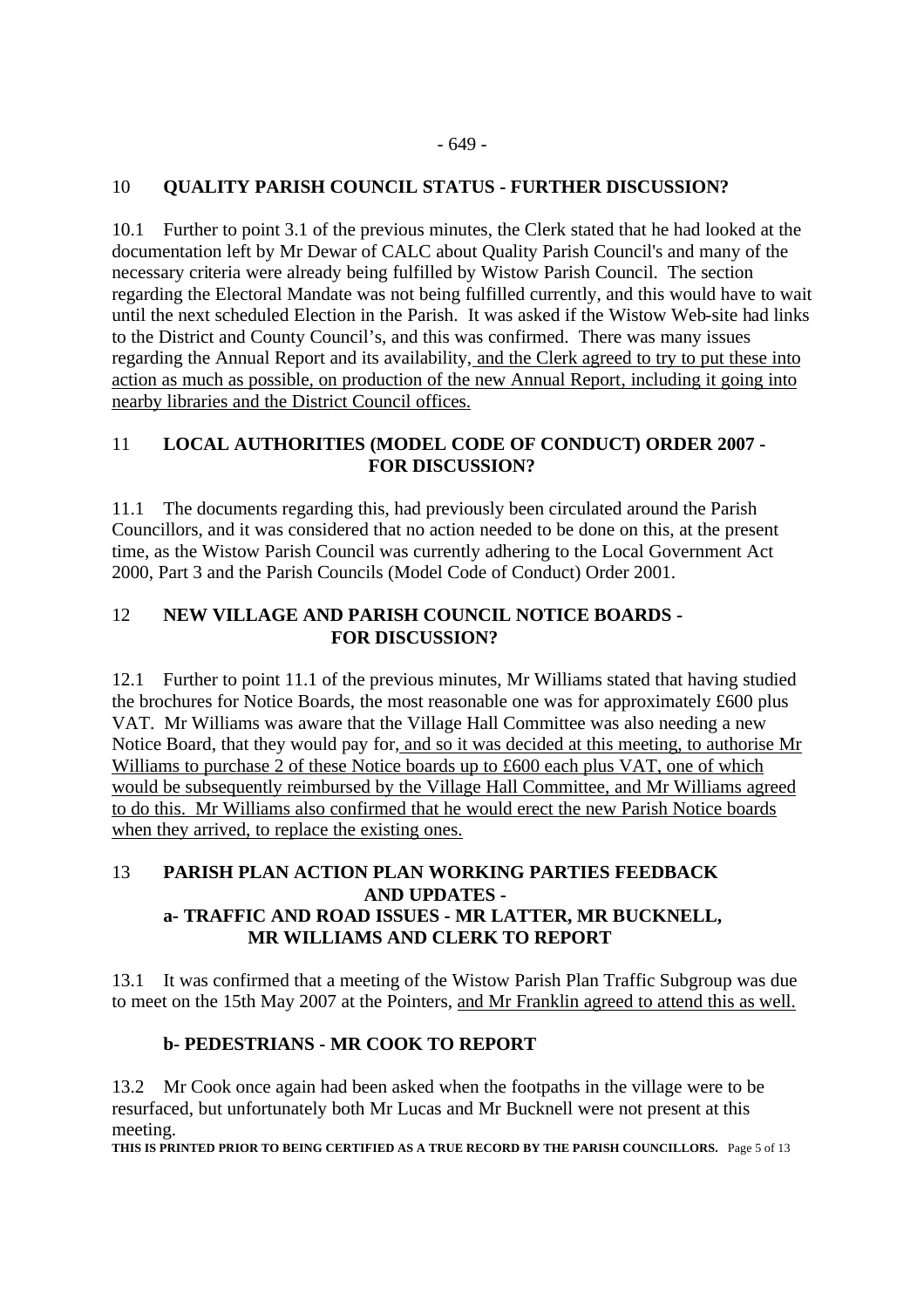13.3 Mr Cook also asked about a path going from the hard standing at Wistow Toll towards the main road, but it was pointed out that this issue had already been discussed when the hard standing was first approved by Cambridgeshire County Council.

### **c- LIGHTING - DR FARRAR TO REPORT**

13.4 Dr Farrar stated that the streetlight at Manor Farm had already been reported as not working.

13.5 Dr Farrar also stated that he was contacting Mr Tony Hull of Cambridgeshire County Council about the possibility of some grant monies, to help improve the street lighting in the village.

### **d- LITTER - MR LEIGH AND CLERK TO REPORT**

13.6 Further to points 12.14 and 12.15 of the previous minutes, the Clerk stated that Huntingdonshire District Council had asked for more precise locations of where the new litter bins were to be placed. It was also stated that the new litter bin in the Playing Field could not be emptied by the normal refuse collectors, as it would not be near a main road. Mr Cook agreed to do a map of where precisely the new litter bins, both in the Playing Field and at the junction of Mill Road and Harris Lane, were to go, and to pass it to the Clerk. The Councillors present agreed to empty both the existing and the new litter bin in the Playing Field, on a monthly basis, and the Clerk agreed to compile a list of which Councillor was responsible for which months, with Mr Franklin agreeing to do May 2007.

#### **e- COUNTRYSIDE - MR COOK TO REPORT**

13.7 Mr Cook stated that the rubbish that was in a ditch at Wistow Fen, had still only been partly removed, despite numerous communications to the Huntingdonshire District Council to have it all taken away. Mr Cook showed around some photographs he had taken of the offending rubbish, and Mr Cook agreed to e-mail these photographs to the person at the District Council, who had been dealing with it, and the Clerk agreed to let Mr Cook know that particular person's e-mail address.

13.8 Mr Cook stated that signs had now been erected for Wistow Wood and Warboys Wood.

13.9 Mr Cook also stated that there were several unofficial signs at the Wistow Toll for a business in the area, and it was agreed for Mr Cook to e-mail photographs of these signs to Cambridgeshire County Council.

13.10 Mr Cook also stated that there were many outstanding issues with the Wistow footpaths, including a lack of 'way markers', and several places that could be potentially dangerous, due to extra barbed wire fencing being erected very close to a footpath, and in one place, a metal rod sticking out of the ground. Mr Cook agreed to bring these matters to the attention of the Huntingdonshire District Council.

**THIS IS PRINTED PRIOR TO BEING CERTIFIED AS A TRUE RECORD BY THE PARISH COUNCILLORS.** Page 6 of 13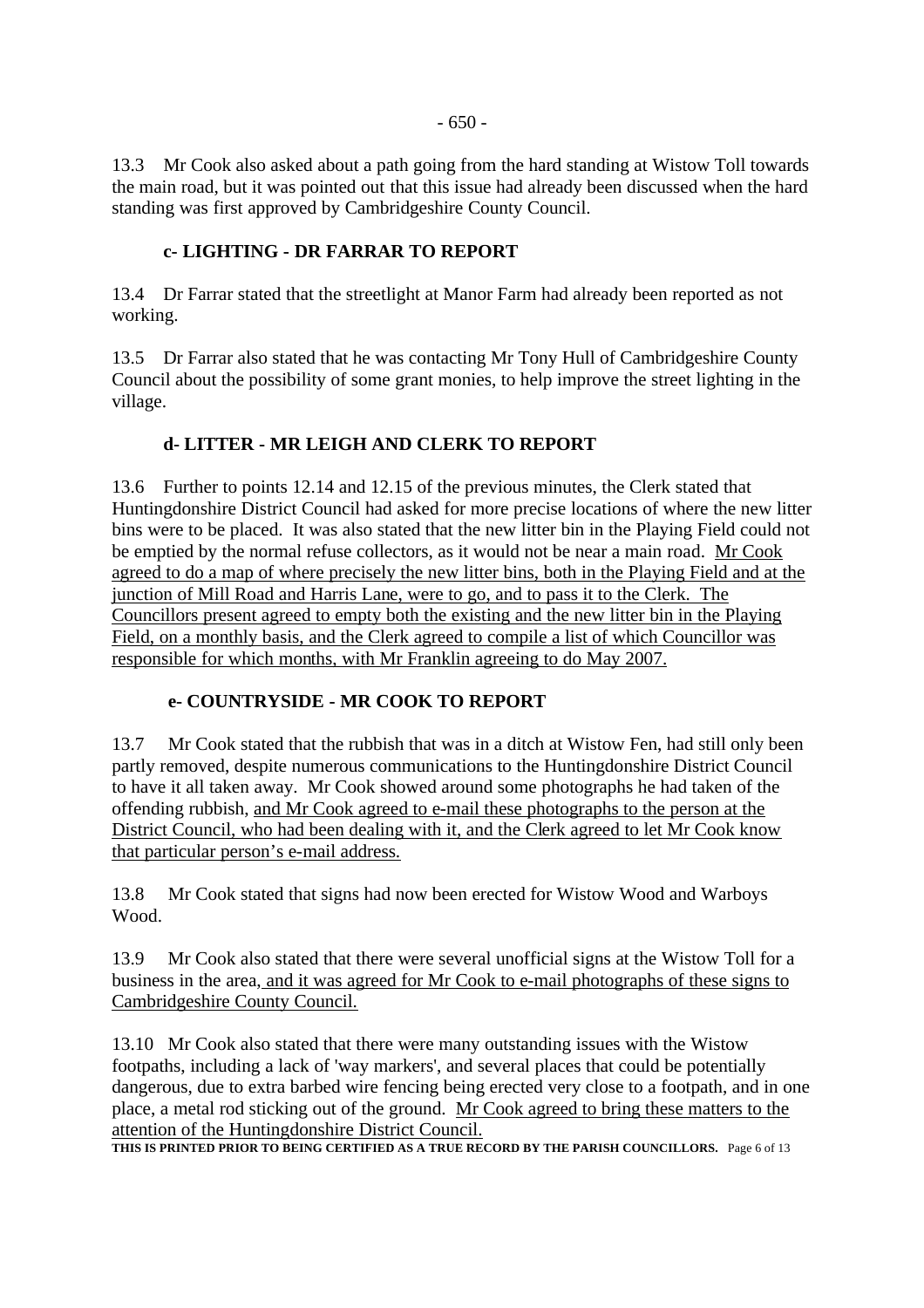13.11 The issue of dog fouling on footpaths, as well as verges, pavements and roads was once again discussed, and it was asked if the Clerk could draft a letter to every household in the Parish, asking that people show some consideration to others, and that this offence stop immediately. The Clerk agreed to do this, and e-mail the draft letter to the Councillors for their approval, prior to its distribution.

13.12 Mr Cook also stated that 2 trees were down on the Wistow to Broughton footpath, but it was unclear whose land they were actually on, and it was suspected that they might actually be in the Broughton Parish boundary. Mr Cook agreed to give the Clerk the grid reference of where the trees were, and the Clerk would then contact the Broughton Parish Clerk to see it they knew whose land the trees might be on.

13.13 It was identified that there was a visibility issue at the junction by the Allotments, because the hedge there was overgrown. It was believed that this hedge, being on the roadside verge was the responsibility of the Cambridgeshire County Council, and the Clerk agreed to contact the Cambridgeshire County Council regarding this matter.

13.14 It was stated that the footpath map was now linked to the Wistow Web site.

# **f- POLICE AND CRIME - MR FRANKLIN TO REPORT**

13.15 It was stated Mr Benson had previously been the Councillor responsible for this issue, and therefore there was nothing further to report at this time.

### **g- SHOP/ POST OFFICE - MR WILLIAMS TO REPORT**

13.16 Mr Williams stated that a meeting still needed to take place with regards to this issue, but that he would try to arrange this as soon as possible.

### **h- NEWSPAPER DELIVERIES - MR WILLIAMS TO REPORT**

13.17 It was stated that there was nothing further to add with regard to the Newspaper Deliveries, except that the new delivery man appeared to be doing a good job.

### **i- GOOD NEIGHBOURHOOD SCHEME - MR FRANKLIN TO REPORT**

13.18 Mr Franklin agreed to do an article for the Wistow web site with regards to this scheme.

### **j- ACTIVITIES, SPORTS, CLUBS, SOCIETIES ETC. - DR FARRAR TO REPORT**

13.19 Dr Farrar stated that the new Wistow Youth Club started last week, and that the bank account had officially been set up, although the grant money had not been received yet. The Youth Club had already had donations of computer equipment, and a tuck shop had been started in the club as well.

**THIS IS PRINTED PRIOR TO BEING CERTIFIED AS A TRUE RECORD BY THE PARISH COUNCILLORS.** Page 7 of 13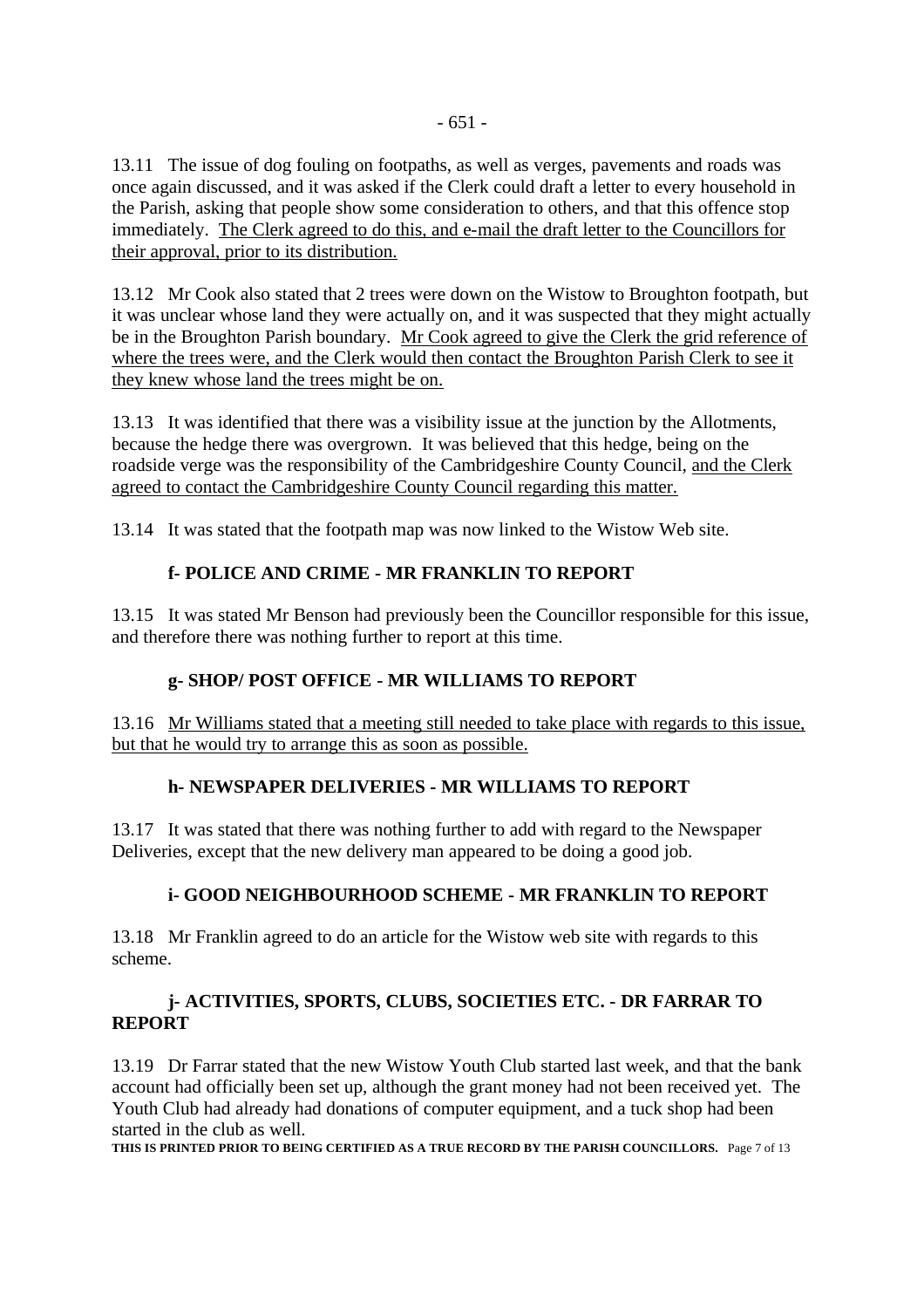#### **k- VILLAGE HALL - MR LEIGH AND MR WILLIAMS TO REPORT**

13.20 Mr Williams stated that the new proposed Village Hall Notice board had been discussed at the last Village Hall meeting, as well as the possibility of a new Village Hall.. Mr Williams had expressed the views of the Parish Council on the subject of the proposed new Village Hall, at this Village Hall meeting, but it was asked if the Clerk could draft a letter to go to Mr Wadsworth, the Village Hall Committee Chairman, stating these views more clearly. The Clerk agreed to do this, and e-mail a draft of this letter to the Councillors for their approval, prior to its dispatch.

13.21 Mr Williams confirmed that the existing hourly rate of the hire of the Village Hall was to continue at £5 per hour.

### **l- POST BOX - MR FRANKLIN TO REPORT**

13.22 Mr Franklin stated that despite several conversations with the Post Office, he was no further forward with the possibility of a second post box being put into Wistow village.

### **m - COMMUNICATION - DR FARRAR TO REPORT**

13.23 Dr. Farrar confirmed the web site was still doing okay, and that E-cops (the electronic Police newsletter) was now connected to it.

#### **n- FLOODING - MR BUCKNELL TO REPORT**

13.24 Mr Cook stated that a tree trunk was in the brook by Wistow House in Bridge Street, which could have potential flooding implications, and the Clerk agreed to inform the relevant authorities regarding this, in order to obtain its removal.

### **o - VILLAGE SIGNS - MR FRANKLIN, MR COOK AND MR WILLIAMS TO REPORT**

13.25 Further to point 12.28 of the previous minutes, the Clerk confirmed that the second sign in Harris Lane was now in place, but that the sign to St Johns Place was not altered yet.

13.26 Mr Franklin stated that the new Village Sign was still ongoing.

13.27 Mr Cook and Mr MacInnes stated that they would both help repaint several of the roads signs in the village, that needed attention.

13.28 It was asked who was responsible for the maintenance of the fire hydrants in the village, as one along Harris Lane was bent over, and several in the village needed attention to them. The Clerk agreed to do try to find this out, and report the problems accordingly.

**THIS IS PRINTED PRIOR TO BEING CERTIFIED AS A TRUE RECORD BY THE PARISH COUNCILLORS.** Page 8 of 13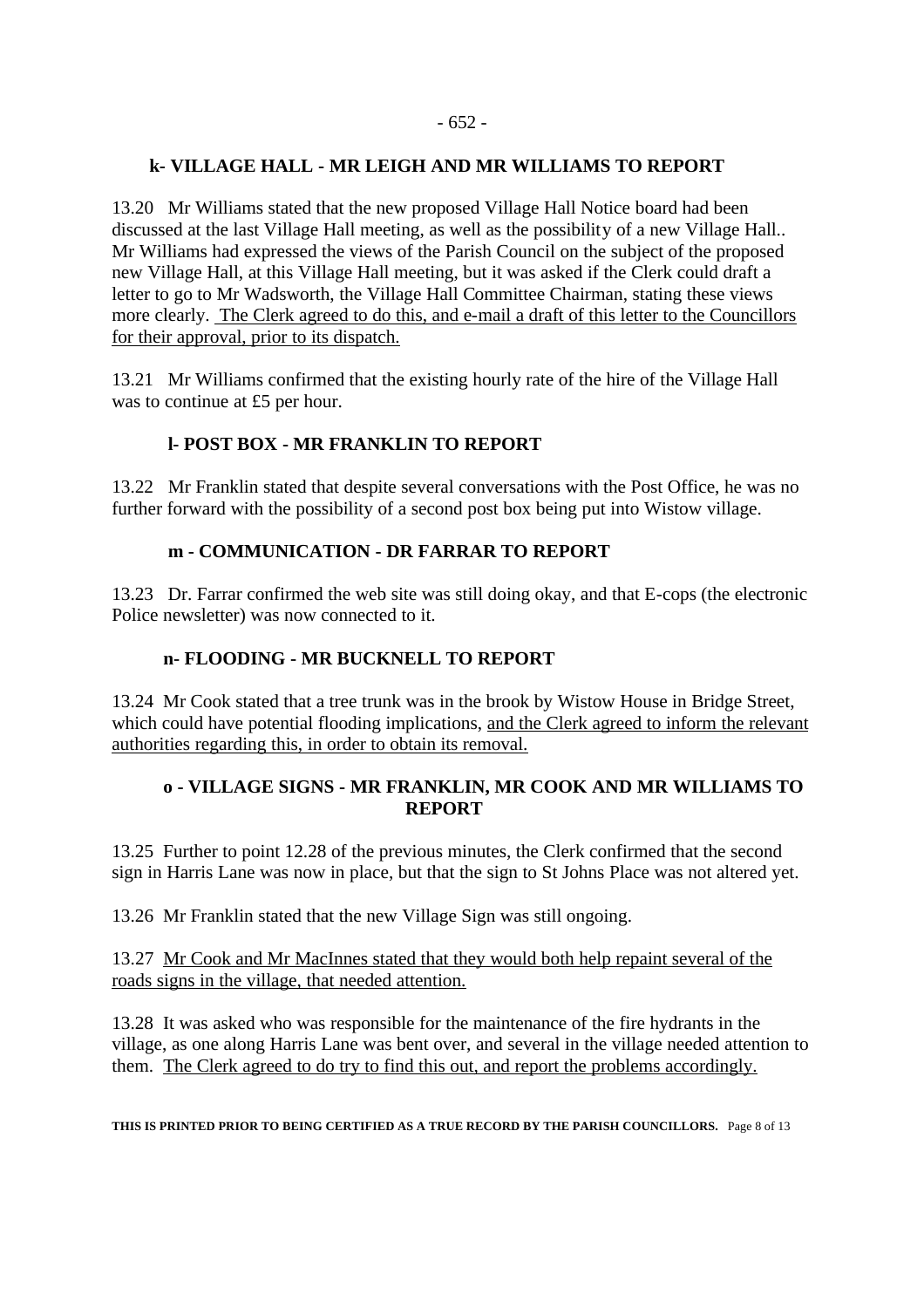# **p- YOUTH - DR FARRAR TO REPORT**

13.29 It was stated that there was nothing further to add to what had previously been discussed, regarding this issue, earlier in this meeting.

### 14 **NEW INTERNAL AUDITOR NEEDED FOR 2008 ONWARDS - DISCUSSION?**

14.1 The Clerk reported that the existing Internal Auditor for the Wistow Parish Council, had stated they would be willing to do the work for this year, but as they now lived near Peterborough, they wanted to relinquish the post after that. Both Mr Williams and Mr MacInnes intimated they might know of individuals able to take up this post, and therefore would ask these people if they were interested in becoming the new Wistow Internal Auditor.

### 15 **a- PLAYGROUND - MR FRANKLIN, MR WILLIAMS MR COOK & CLERK TO REPORT**

15.1 Further to point 14.3 of the previous minutes, Mr Cook stated that he had indeed studied the football goal posts, and noted that they were often moved in front of the bungalows in Oakland's Close. It was asked if the Clerk could ask Mr Ray Burton in the village, if he would be willing to weld these goal posts together, to make them more structurally sound, and the Clerk agreed to do this.

15.2 Mr Franklin asked for some clarification regarding point 14.2 of the previous minutes, in relation to the picnic tables within the Playing Field. It was stated that at the previous meeting, certain problems were identified with fixing these picnic tables to the ground, such as mud and hollows appearing under the tables, and the grass not being able to be cut properly in these areas. It was hoped that the incident where one or two of the picnic tables ended up in the ditch in the Playing Field, was to be an isolated case.

15.3 Further to point 14.7 of the previous minutes, where some grant monies of £4,250 were expected from Huntingdonshire District Council, to help fund the new Play Matting needed under several items of Play Equipment. It was asked if this money had indeed been received yet, and the Clerk confirmed that it hadn't to date. It was asked if the Clerk could follow this matter up as soon as possible.

15.4 With regards to the aforementioned grant monies above of £4,250, and having received quotations from a couple of play matting manufacturers, it was agreed at this meeting to authorise Wicksteed Leisure Ltd, to install the play matting under the swings in the Playing Field, at a cost of £4,250 plus VAT. It had been identified that the area under the swings in the Playing Field, was the one in most urgent need of attention currently. The Clerk agreed to inform Wicksteed Leisure Ltd of this decision as soon as possible.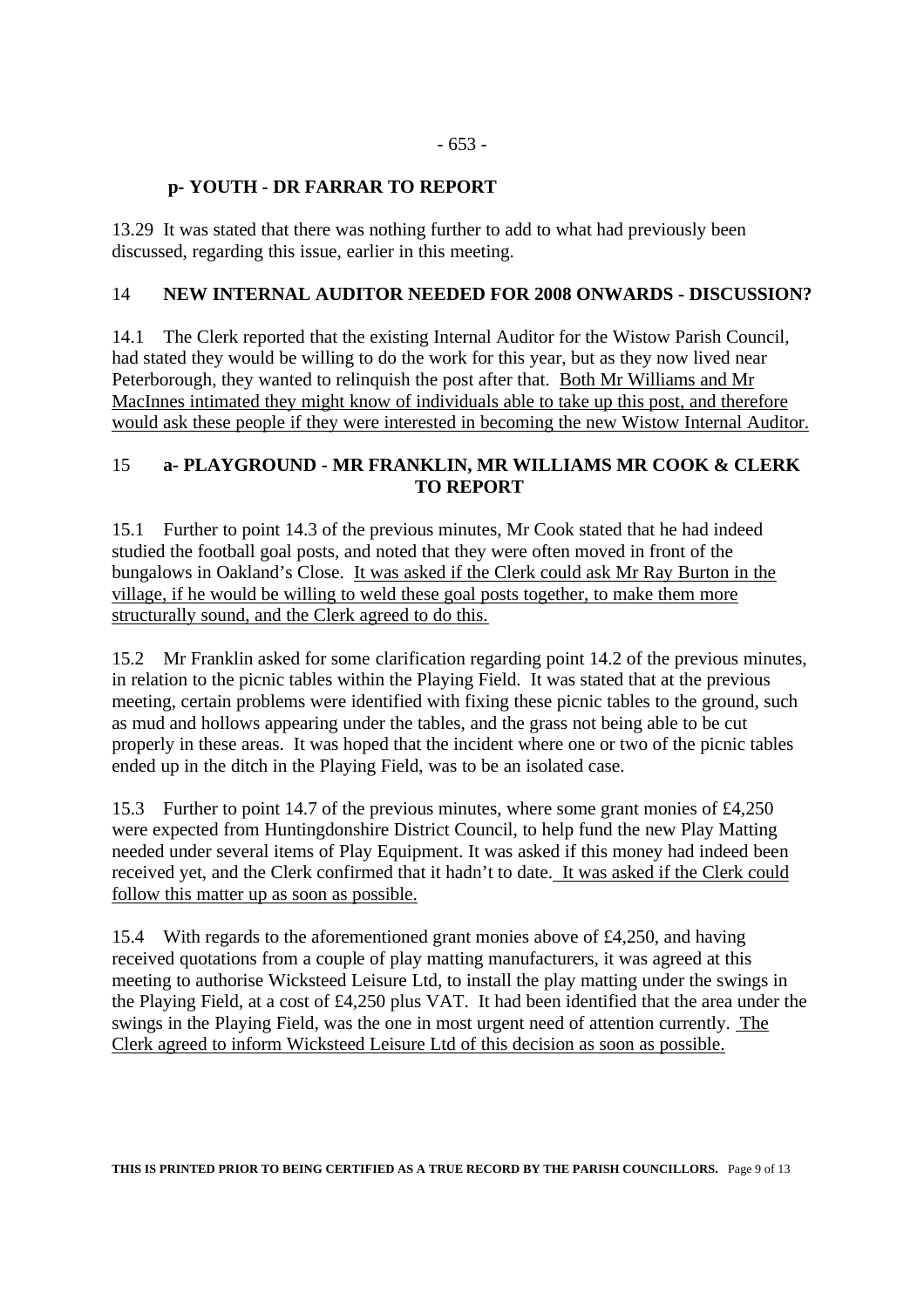#### - 654 -

### 15 **b- ALLOTMENTS - MR FRANKLIN, MR COOK, MR LATTER AND CLERK TO REPORT**

15.5 The hedge by the Allotments, and the poor visibility for motorists approaching that junction, had already been highlighted in point 13.13 previously, and this was being followed up by the Clerk.

15.6 Further to point 14.4 of the previously minutes, Mr Benson had indeed written to Mr Bance regarding his knowledge of any particular solicitors that might be in possession of the Allotment Lands title deeds. Mr Bance had replied giving some recollection of how the Allotment Land had evolved over the last 50 or 60 years, and stating that Sergeant and Sons, in Ramsey were the only Solicitors, that he was aware of dealing with this land. Mr Latter confirmed that he would write to most of the local Solicitors, to ascertain if they had any knowledge of the Allotment Lands title deeds.

15.7 Further to point 14.5 of the previous minutes, the Clerk reported that he had heard from the Parish Council's insurers that their current policy under the public liability section would cover the Parish Council, under the unfortunate event of the proven negligence of the Parish Council, unless it was a contractual matter.

### 15 **c- GRASS CUTTING - THE CLERK TO REPORT (INCLUDING PROPOSAL TO APPROVE K FERGUSONS FOR 3 YEAR CONTRACT FOR GRAVEYARD/ CHURCHYARD AREAS)**

15.8 It was stated that recently some areas that normally have their grass cut, had been missed by the District Council, and some other public areas, had their grass cut for the very first time. In particular, in Harris Lane, some verges had been missed, for no apparent reason. It was asked if the Clerk could contact the District Council Department responsible for grass cutting, to ascertain the reason for this happening, and the Clerk agreed to do this.

15.9 A camper van was reported to have been blocking one of the verges in Harris Lane, for some time, and it was asked if the Clerk could write a note to put on it's windscreen, asking politely if this could be moved, to somewhere more appropriate, and the Clerk agreed to do this.

15.10 Further to point 12.3 of the previous minutes, it was also asked if a note could be put on the vehicle believed to have been responsible for a diesel spillage in Oakland's Avenue, to prevent this type of incident happening again. The Clerk agreed to do this as well.

### 15 **d- GRANTS - MR FRANKLIN, DR FARRAR AND CLERK TO REPORT**

15.11 It was stated that there nothing further to report in regards to the Grants situation.

**THIS IS PRINTED PRIOR TO BEING CERTIFIED AS A TRUE RECORD BY THE PARISH COUNCILLORS.** Page 10 of 13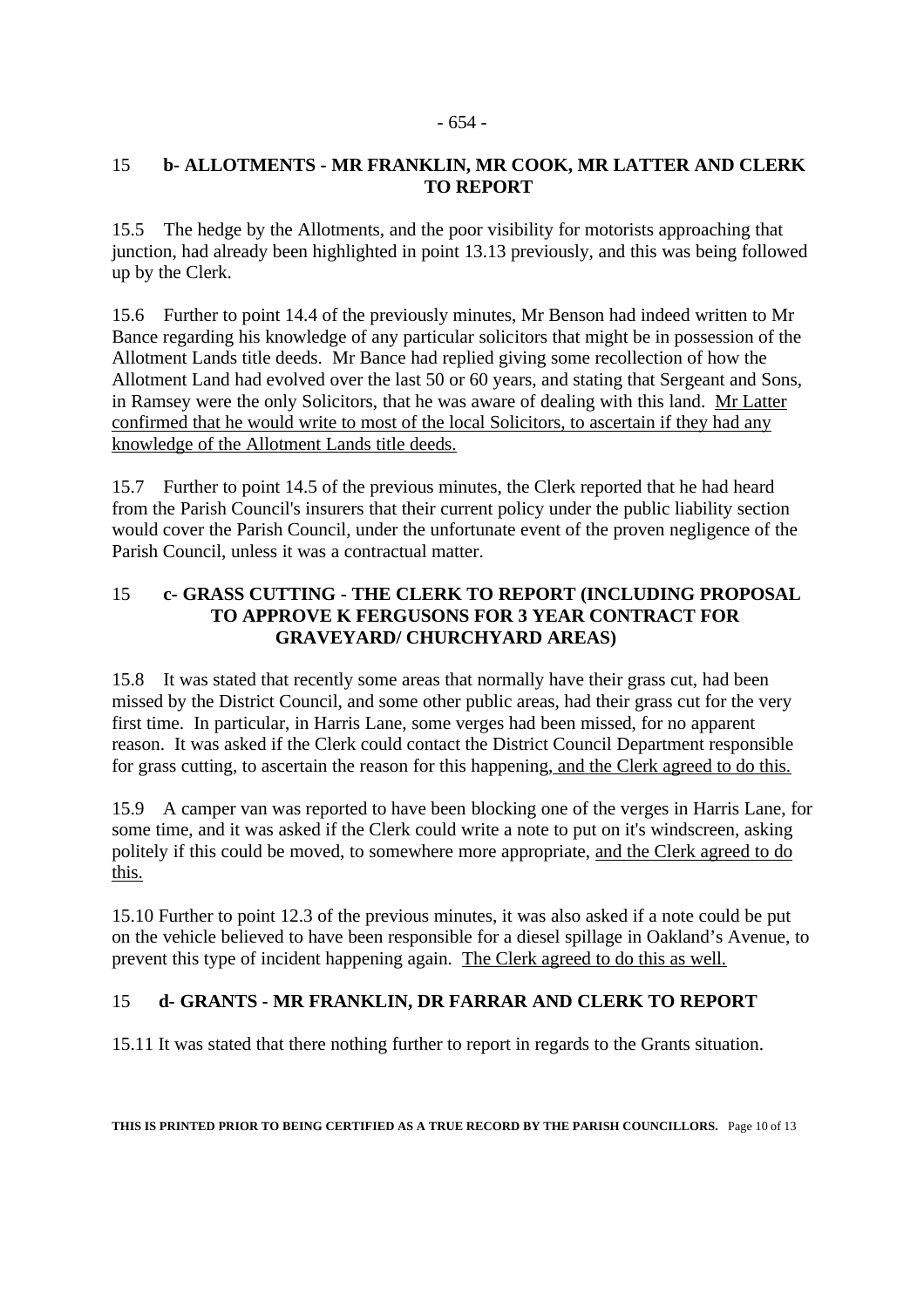#### - 655 -

### 16 **CAMBS AND PETERBOROUGH COMMUNITY LIFE AWARDS 2007 - DISCUSSION?**

16.1 Information regarding these awards had been circulated around the Councillors prior to this meeting, but as the deadline date for entry into this competition was sometime in the future, it was agreed for Mr Franklin to take this information away, to reread it again and report back at the next meeting, with his comments. Mr Franklin agreed to do this.

### 17 **WISTOW IN BLOOM - VARIOUS REQUESTS FROM THE COMMITTEE - FOR DISCUSSION?**

17.1 The Clerk reported that 2 letters had been received recently from the Secretary of the Wistow in Bloom Committee. One of the letters was asking if the Parish Council had any objections to the following projects taking place, within the village-

 - local children to plant sunflowers in the children's play park, against a wall, fence or hedge to provide a cheerful backdrop to the park.

- plant wild flowers on the bank opposite the pub.

- plant wild flowers next to the mature trees on the green in the Grove.

 It was agreed that the Parish Council had no objection to any of these projects taking place, and the Clerk agreed to contact the Wistow in Bloom Secretary advising them of this decision.

17.2 The Clerk went onto say that the other letter from the Wistow in Bloom Committee Secretary, was asking if the Parish Council could make a small donation to their activities, or provide and maintain a hanging basket or tub, to be kept in the public view somewhere in the village. The Parish Council stated that they had already donated £200 to this worthwhile cause, and that it would be very difficult to maintain a hanging basket or tub, as they were a collective body. The Clerk agreed to inform the Wistow in Bloom Secretary of this decision as well.

### 18 **ITEMS FOR THE WISTOW WARBLER - TO INFORM JOHN DRANSFIELD OF ARTICLES**

18.1 Dr Farrar confirmed that he had already contacted Mr Dransfield about an article about the new Wistow Youth Club, and the Clerk stated that he would advise Mr Dransfield of Mr MacInnes appointment to the Parish Council.

18.2 Some cracks had been noted in the wall between the Church and the old Manse, but it was not felt particularly bad at present.

18.3 It was asked if the Clerk could get some brochures and price lists on new benches, that could be beneficial at certain areas in the village, and the Clerk agreed to do this, prior to the next meeting.

**THIS IS PRINTED PRIOR TO BEING CERTIFIED AS A TRUE RECORD BY THE PARISH COUNCILLORS.** Page 11 of 13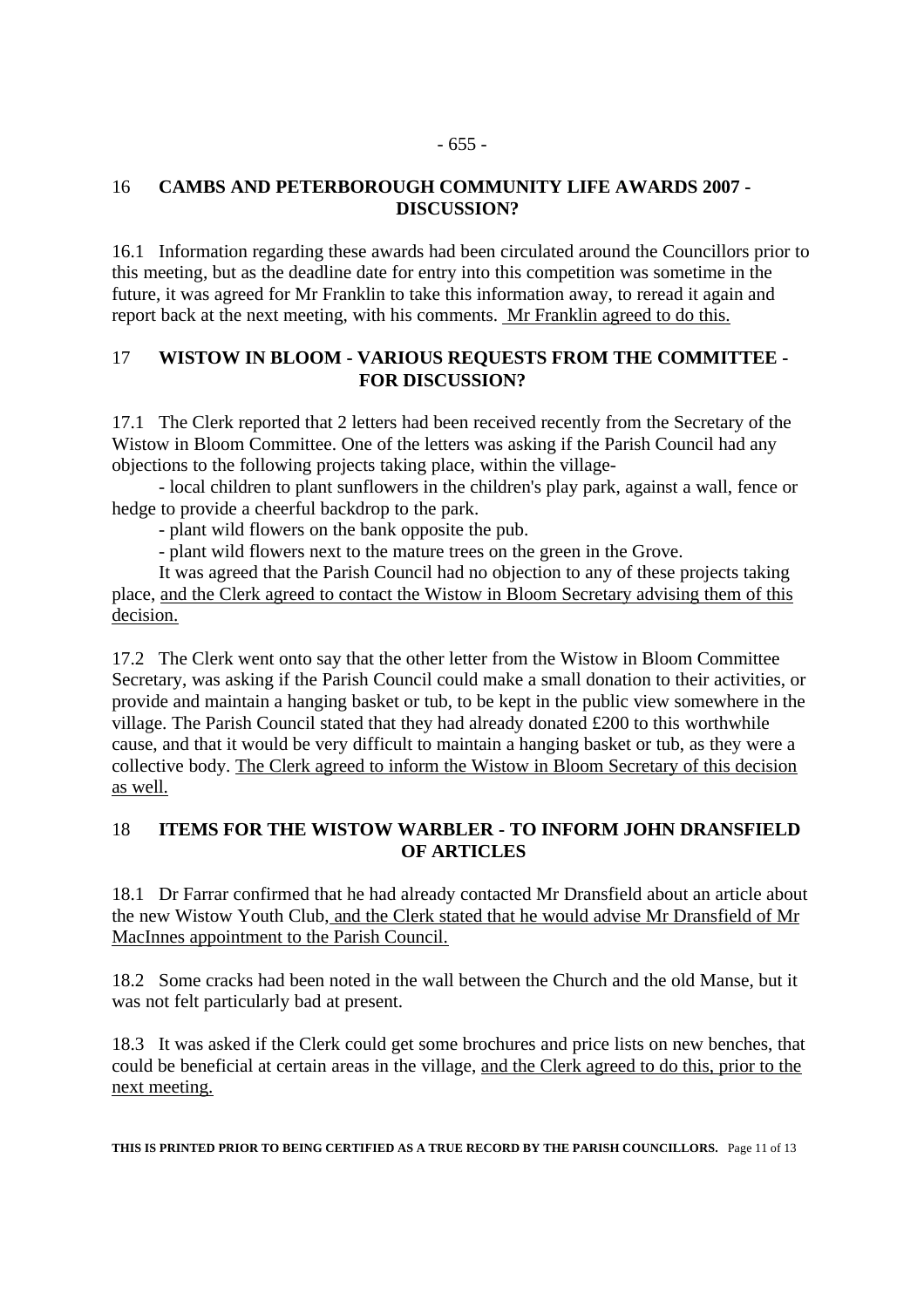### 19 **MONTHLY AUDIT - NOMINEE FOR NEXT MEETING?**

19.1 Mr Franklin confirmed that he would do the next Monthly Audit.

### 20 **DATE OF NEXT MEETING - THURSDAY 24TH MAY 2007 AT 7PM FOR ANNUAL OPEN MEETING FOLLOWED BY ANNUAL GENERAL MEETING (REPORTS TO BE PRESENTED BY VARIOUS MEMBERS 0F THE PARISH COUNCIL.)**

There being no further business, the meeting closed at 10.40pm.

**THIS IS PRINTED PRIOR TO BEING CERTIFIED AS A TRUE RECORD BY THE PARISH COUNCILLORS.** Page 12 of 13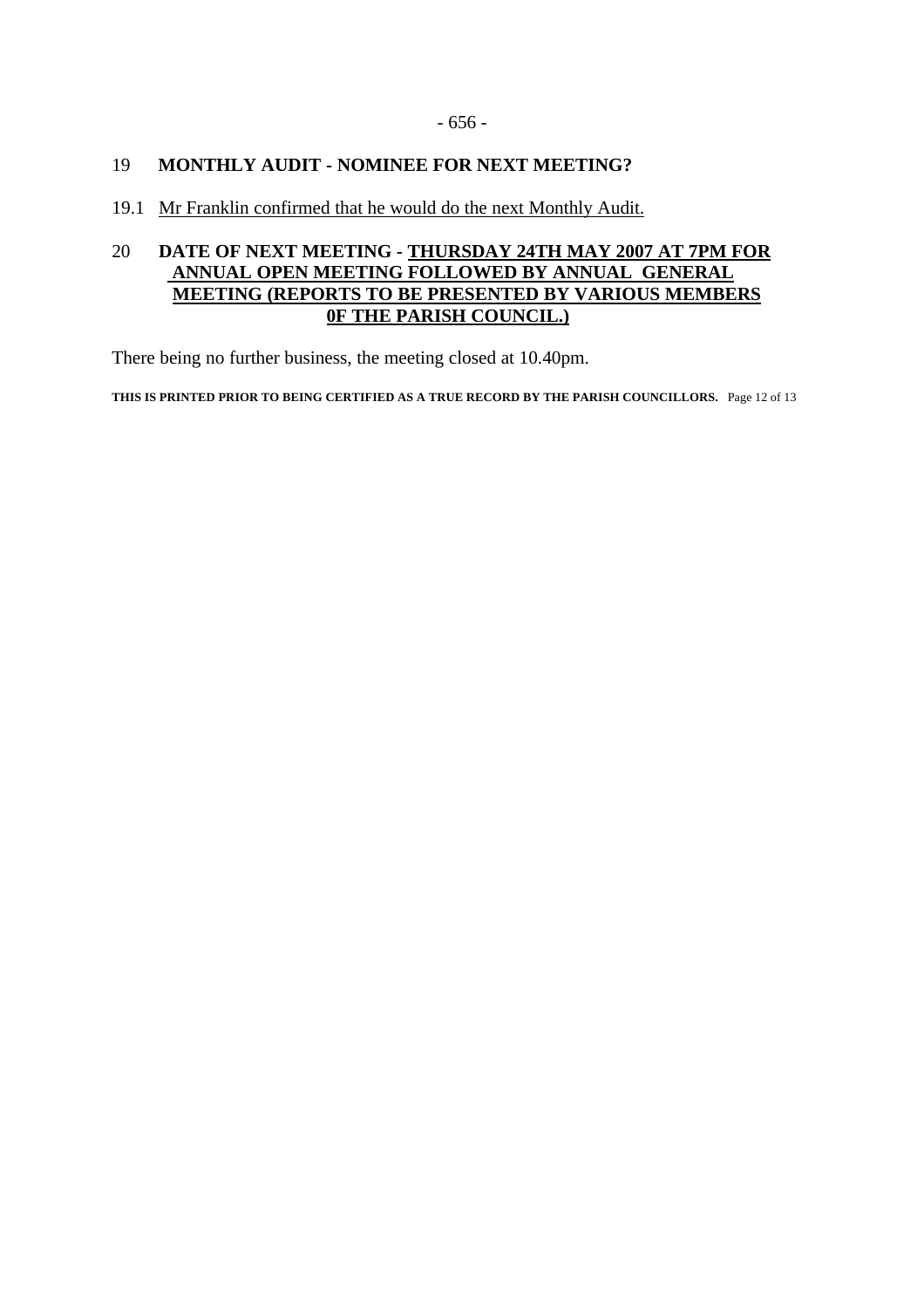# - 657 - **PLANNING APPLICATIONS RECEIVED FROM JULY 2005**

Wistow Parish Council - WPC Huntingdonshire District Council - HDC Not Yet known - NYK

|                   |                                                                              |                                                                                                    | <b>Approved and Date</b>    |                |
|-------------------|------------------------------------------------------------------------------|----------------------------------------------------------------------------------------------------|-----------------------------|----------------|
| <b>App.Number</b> | <b>Property Address</b>                                                      | <b>Purpose</b>                                                                                     | <b>WPC</b>                  | <b>HDC</b>     |
|                   | 05/02091/FUL 12 Harris Lane, Wistow                                          | Extension                                                                                          | $Yes -$<br>26/7/05          | Yes-<br>3/8/05 |
|                   | 05/02506/FUL Land at 6 Bridge Street,<br>Wistow                              | Erection of Dwelling                                                                               | $Yes -$<br>25/8/05 23/9/05  | $Yes -$        |
|                   | 05/02424/FUL 4 Oakland's Close, Wistow                                       | Extension                                                                                          | 25/8/05 12/9/05             | $Yes - Yes -$  |
|                   | (plans amended $25/1/06$ )                                                   |                                                                                                    |                             | Yes - NYK      |
|                   | 05/02726/FUL Brookfields, Manor Street,<br>Wistow                            | <b>Erection of Conservatory</b>                                                                    | $Yes -$<br>29/9/05 12/10/05 | $Yes -$        |
|                   | 05/03102/FUL Westmorland, Mill Road,<br>Wistow                               | Extension to rear of Garage                                                                        | 27/10/05 10/11/05           | $Yes - Yes -$  |
|                   | 06/00360/OUT Poultry Houses, Shillow<br>Hill, Wistow                         | <b>Agricultural Dwelling</b><br>Erection                                                           | 23/2/06 21/7/06             | $Yes - Yes -$  |
|                   | 06/01058/FUL 20 Harris Lane, Wistow                                          | <b>Conservatory Erection</b>                                                                       | 27/4/06 22/5/06             | Yes - Yes -    |
| 06/02681/FUL      | RAF Upwood, Ramsey<br>Road, Bury                                             | Change of Use to Urban<br>Assault etc.                                                             | 31/8/06                     | $Yes - No -$   |
| 06/03569/FUL      | The Barn, Mill Farm House, Change of Use<br>Mill Road, Wistow                |                                                                                                    | 30/11/06                    | Yes - NYK      |
|                   | 06/02458/OUT Land at Orchard House,<br>Mill Road, Wistow                     | <b>Residential Development</b><br>Proposal                                                         | Yes - NYK<br>25/1/07        |                |
|                   | 07/00389/FUL & Dorrington Stables, House<br>07/00107/FUL Cross Drove, Wistow | <b>Extension to Dwelling</b>                                                                       | Yes - NYK<br>22/2/07        |                |
|                   | 07/00791/FUL Hill Farm, Hill Road, Wistow Erection of Agricultural           | <b>Building</b>                                                                                    | Yes - NYK<br>29/3/07        |                |
|                   | 07/00567/FUL 19 Kingston Way, Wistow                                         | <b>Erection of Conservatory</b>                                                                    | $Yes -$<br>29/3/07          | NYK            |
|                   | 07/01190/LBC The Thatched Cottage,<br>Church Street, Wistow                  | <b>Internal Alterations</b>                                                                        | 24/4/07                     | Yes - NYK      |
|                   |                                                                              | THIS IS PRINTED PRIOR TO BEING CERTIFIED AS A TRUE RECORD BY THE PARISH COUNCILLORS. Page 13 of 13 |                             |                |